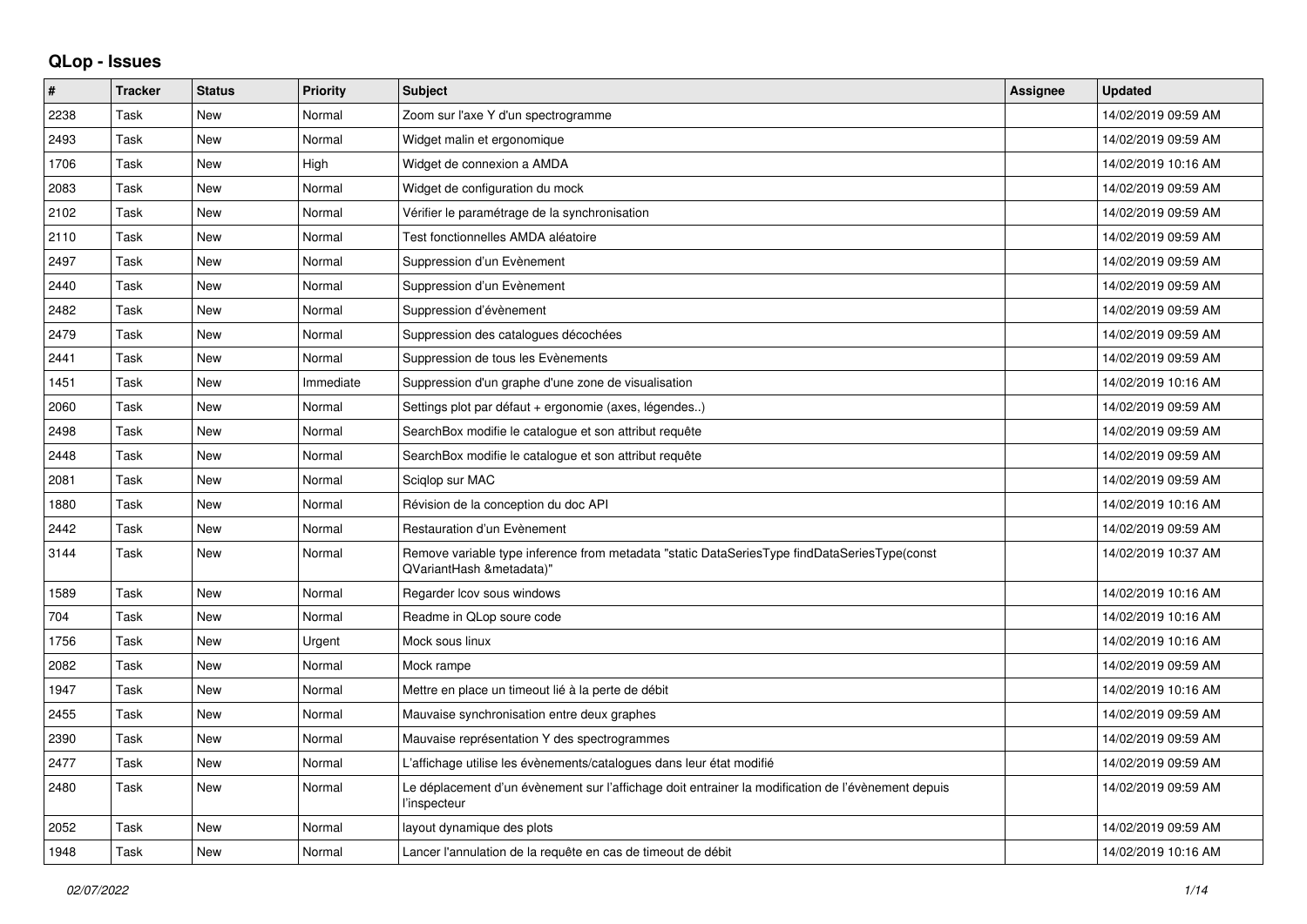| #    | <b>Tracker</b> | <b>Status</b> | <b>Priority</b> | <b>Subject</b>                                                                  | <b>Assignee</b> | <b>Updated</b>      |
|------|----------------|---------------|-----------------|---------------------------------------------------------------------------------|-----------------|---------------------|
| 2118 | Task           | New           | Normal          | Intégrer le nouveau format JSON                                                 |                 | 14/02/2019 09:59 AM |
| 2056 | Task           | <b>New</b>    | Normal          | implémentation du GUI catalog                                                   |                 | 14/02/2019 09:59 AM |
| 2050 | Task           | New           | Normal          | implémentation du backend catalog                                               |                 | 14/02/2019 09:59 AM |
| 2117 | Task           | New           | Normal          | Identifier un trou de donnée                                                    |                 | 14/02/2019 09:59 AM |
| 2494 | Task           | New           | Normal          | Filtre les évènements                                                           |                 | 14/02/2019 09:59 AM |
| 2054 | Task           | New           | Normal          | feedback/debug spectro                                                          |                 | 14/02/2019 09:59 AM |
| 2057 | Task           | New           | Normal          | feedback debug GUI catalog                                                      |                 | 14/02/2019 09:59 AM |
| 2487 | Task           | New           | Normal          | Exporter un DB via menu contextuelle du nœud DB                                 |                 | 14/02/2019 09:59 AM |
| 1340 | Task           | New           | Immediate       | Edition par drag-and-drop d'un intervalle de temps d'un catalogue               |                 | 14/02/2019 10:16 AM |
| 2165 | Task           | New           | Normal          | Drop de produits dans la visu                                                   |                 | 14/02/2019 09:59 AM |
| 2222 | Task           | New           | Normal          | Drop d'évènements dans la visu                                                  |                 | 14/02/2019 09:59 AM |
| 2048 | Task           | New           | Normal          | Drag and Drop                                                                   |                 | 14/02/2019 09:59 AM |
| 2214 | Task           | <b>New</b>    | Normal          | Diff de catalogue                                                               |                 | 14/02/2019 09:59 AM |
| 2055 | Task           | New           | Normal          | design GUI catalog                                                              |                 | 14/02/2019 09:59 AM |
| 2058 | Task           | <b>New</b>    | Normal          | Design et implementation curseurs/zone dans les plots                           |                 | 14/02/2019 09:59 AM |
| 2049 | Task           | New           | Normal          | design backend catalog                                                          |                 | 14/02/2019 09:59 AM |
| 2061 | Task           | <b>New</b>    | Normal          | design + implementation sélection temps versus orbit                            |                 | 14/02/2019 09:59 AM |
| 2059 | Task           | New           | Normal          | debug/feedback curseurs zones                                                   |                 | 14/02/2019 09:59 AM |
| 2051 | Task           | New           | Normal          | debug/feedback backend catalog                                                  |                 | 14/02/2019 09:59 AM |
| 2488 | Task           | New           | Normal          | Création de catalogue à partir d'union d'autre catalogues                       |                 | 14/02/2019 09:59 AM |
| 2489 | Task           | New           | Normal          | Création de catalogue à partir d'intersection d'autre catalogues                |                 | 14/02/2019 09:59 AM |
| 1435 | Task           | New           | Immediate       | Création d'une zone de visualisation depuis un catalogue (drag-and-drop)        |                 | 14/02/2019 10:16 AM |
| 1677 | Task           | New           | Normal          | Création d'une zone de visualisation depuis l'arborescence de données (menu)    |                 | 14/02/2019 10:16 AM |
| 674  | Task           | New           | Normal          | code comments                                                                   |                 | 14/02/2019 10:16 AM |
| 2491 | Task           | New           | Normal          | Changement version sciqlop                                                      |                 | 14/02/2019 09:59 AM |
| 2251 | Task           | <b>New</b>    | Normal          | Amélioration du drop sur un graphe existant                                     |                 | 14/02/2019 09:59 AM |
| 2486 | Task           | New           | Normal          | Ajouter un DB via un menu dédié                                                 |                 | 14/02/2019 09:59 AM |
| 2495 | Task           | New           | Normal          | Ajouter un Catalogue dynamique                                                  |                 | 14/02/2019 09:59 AM |
| 2509 | Task           | New           | Normal          | Ajouter l'opération d'annulation                                                |                 | 14/02/2019 09:59 AM |
| 2492 | Task           | New           | Normal          | Ajout/suppression du menu File                                                  |                 | 14/02/2019 09:59 AM |
| 2439 | Task           | New           | Normal          | Ajout d'un Evènement                                                            |                 | 14/02/2019 09:59 AM |
| 2476 | Task           | New           | Normal          | Ajout de la roue et de son sous menu lié au catalogue                           |                 | 14/02/2019 09:59 AM |
| 1459 | Task           | New           | Immediate       | Ajout d'une variable dans un nouveau graphe depuis un catalogue (drag-and-drop) |                 | 14/02/2019 10:16 AM |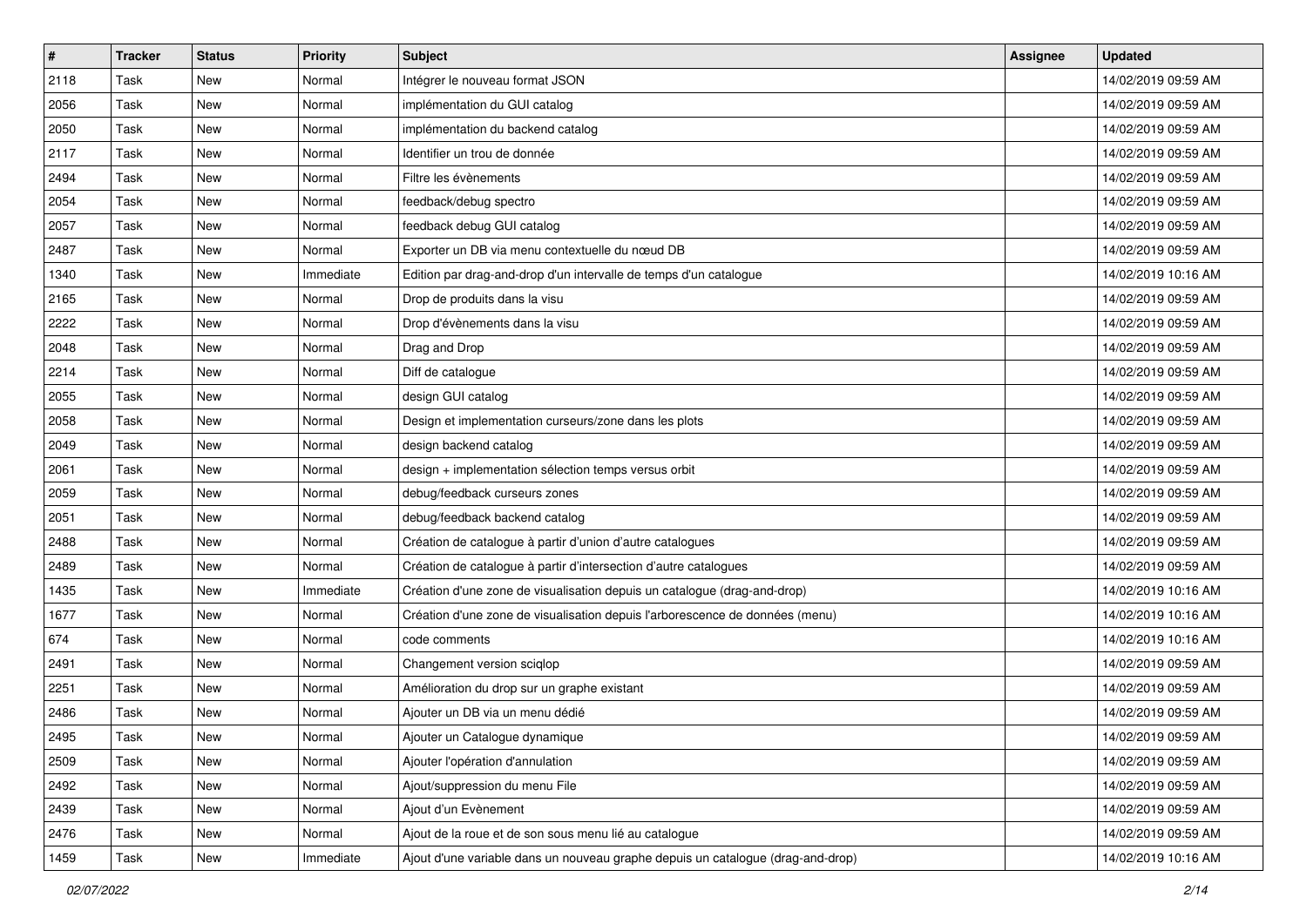| #    | <b>Tracker</b> | <b>Status</b> | <b>Priority</b> | <b>Subject</b>                                                                       | Assignee               | <b>Updated</b>      |
|------|----------------|---------------|-----------------|--------------------------------------------------------------------------------------|------------------------|---------------------|
| 1453 | Task           | New           | Immediate       | Ajout d'une variable dans un graphe existant depuis un catalogue (drag-and-drop)     |                        | 14/02/2019 10:16 AM |
| 1691 | Task           | New           | Immediate       | Ajout d'une variable dans un graphe existant depuis l'arborescence de données (menu) |                        | 14/02/2019 10:16 AM |
| 2103 | Task           | New           | Normal          | Affiner les étapes de téléchargement de la progress bar                              |                        | 14/02/2019 09:59 AM |
| 2443 | Task           | New           | Normal          | Afficher le nombre d'Evènement dedans depuis le nœud                                 |                        | 14/02/2019 09:59 AM |
| 2483 | Task           | New           | Normal          | Affichage d'un catalogue sur une zone                                                |                        | 14/02/2019 09:59 AM |
| 2478 | Task           | New           | Normal          | Affichage des catalogues cochées                                                     |                        | 14/02/2019 09:59 AM |
| 1786 | Task           | New           | High            | Affichage d'une marqueur vertical                                                    |                        | 14/02/2019 10:16 AM |
| 2444 | Task           | New           | Normal          | Actions « Empty Trash » depuis menu contextuel                                       |                        | 14/02/2019 09:59 AM |
| 1376 | Task           | New           | Low             | Acquisition de données (API générale)                                                |                        | 14/02/2019 10:16 AM |
| 1274 | Task           | New           | Low             | Acquisition de données (API générale)                                                |                        | 14/02/2019 10:16 AM |
| 2047 | Task           | New           | Normal          | test import/export VOtable                                                           | <b>Laurent Mirioni</b> | 14/02/2019 09:59 AM |
| 2046 | Task           | New           | Normal          | arbre JSON                                                                           | Laurent Mirioni        | 14/02/2019 09:59 AM |
| 2108 | Task           | In Progress   | Normal          | Test unitaires complémentaires                                                       |                        | 14/02/2019 09:59 AM |
| 2109 | Task           | In Progress   | Normal          | MAJ Test fonctionnelles AMDA                                                         |                        | 14/02/2019 09:59 AM |
| 1273 | Task           | In Progress   | Normal          | Lecture du squelette (API générale)                                                  |                        | 14/02/2019 10:16 AM |
| 2089 | Task           | In Progress   | Normal          | Indiquer pour une variable son état d'acquisition                                    |                        | 14/02/2019 09:59 AM |
| 663  | Task           | In Progress   | Normal          | Improve filter performance in space data tree                                        |                        | 14/02/2019 10:16 AM |
| 1851 | Task           | In Progress   | Normal          | Arranger les labels de temps pour plus de précisions                                 |                        | 14/02/2019 10:16 AM |
| 2044 | Task           | In Progress   | Normal          | spectro notebook                                                                     | <b>Laurent Mirioni</b> | 14/02/2019 09:59 AM |
| 2045 | Task           | In Progress   | High            | aide spectro                                                                         | <b>Laurent Mirioni</b> | 14/02/2019 09:59 AM |
| 2460 | Task           | Feedback      | Normal          | Augmentation des marges lors du drop d'une variable                                  |                        | 14/02/2019 09:59 AM |
| 1243 | Task           | Closed        | Immediate       | Zoom sur l'axe en Y d'un graphe (molette)                                            |                        | 26/06/2017 11:06 AM |
| 1241 | Task           | Closed        | Immediate       | Zoom sur l'axe en X d'un graphe (molette)                                            |                        | 26/06/2017 11:06 AM |
| 1770 | Task           | Closed        | High            | Widget de téléchargement - refactoring                                               |                        | 25/07/2017 05:19 PM |
| 1703 | Task           | Closed        | High            | Widget de téléchargement                                                             |                        | 17/07/2017 10:03 AM |
| 1921 | Task           | Closed        | Normal          | Widget de configuration du mock                                                      |                        | 27/09/2017 10:19 AM |
| 1854 | Task           | Closed        | Normal          | Widget de configuration du mock                                                      |                        | 28/08/2017 09:15 AM |
| 1182 | Task           | Closed        | Immediate       | Visualisation de données scalaires                                                   |                        | 26/06/2017 10:32 AM |
| 1936 | Task           | Closed        | Normal          | Vérifier le paramétrage de la synchronisation                                        |                        | 27/09/2017 10:19 AM |
| 1875 | Task           | Closed        | Normal          | Vérifier le paramétrage de la synchronisation                                        |                        | 28/08/2017 09:18 AM |
| 1955 | Task           | Closed        | Normal          | Valider la suppression de variables                                                  |                        | 29/08/2017 11:05 AM |
| 2278 | Task           | Closed        | Normal          | Utiliser des miniatures comme image lors d'un drag                                   |                        | 17/11/2017 09:26 AM |
| 2369 | Task           | Closed        | Normal          | Utilisation de la méthode de merge dans le widget des sources de données             |                        | 30/11/2017 03:11 PM |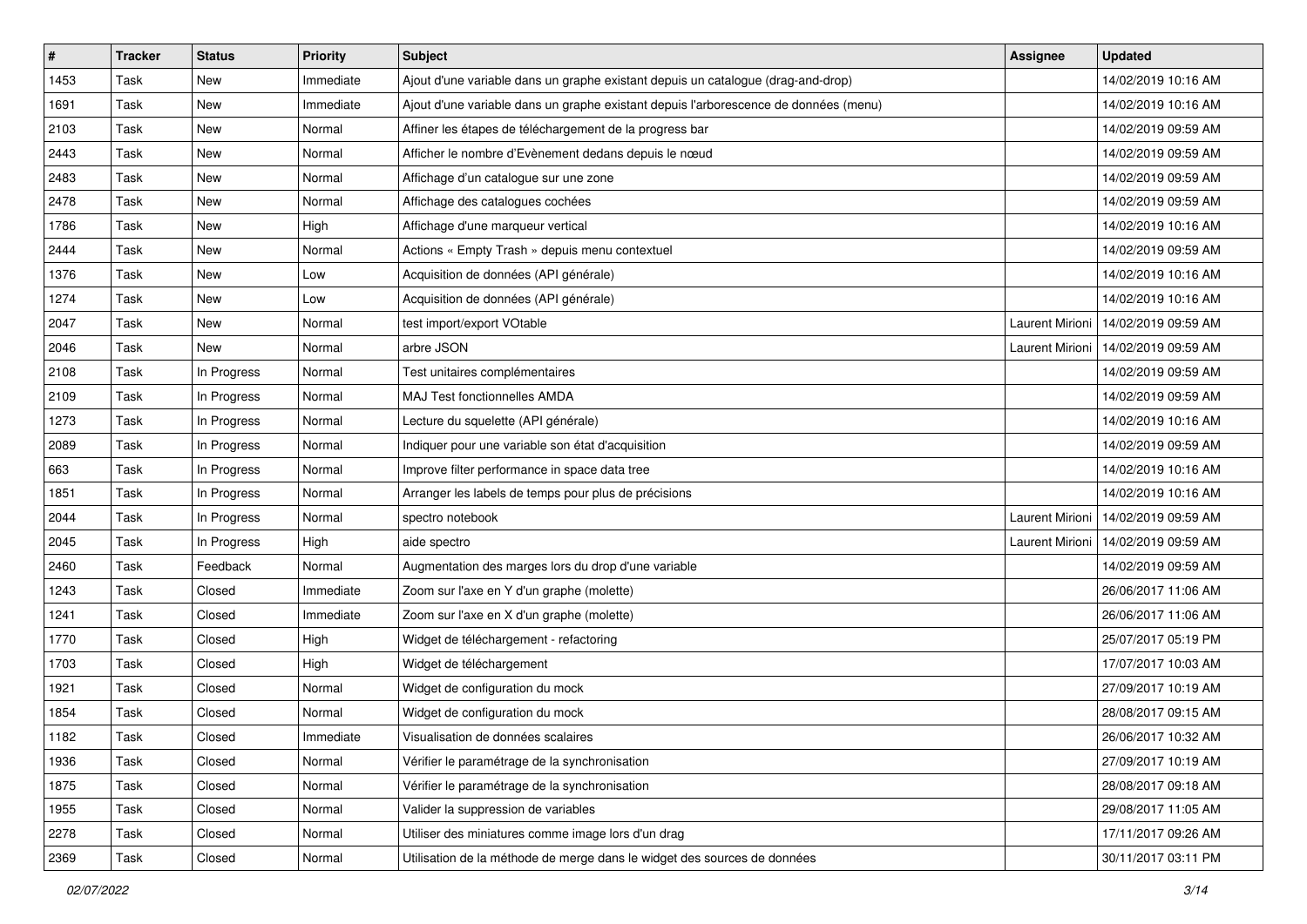| $\vert$ # | <b>Tracker</b> | <b>Status</b> | <b>Priority</b> | Subject                                                                                                                   | Assignee | <b>Updated</b>      |
|-----------|----------------|---------------|-----------------|---------------------------------------------------------------------------------------------------------------------------|----------|---------------------|
| 2537      | Task           | Closed        | Normal          | <b>Update DB Event with EventProducts</b>                                                                                 |          | 14/12/2017 01:55 PM |
| 2212      | Task           | Closed        | Normal          | Union de catalogue                                                                                                        |          | 10/11/2017 02:35 PM |
| 1187      | Task           | Closed        | High            | Unicité spectrogramme dans un graphe                                                                                      |          | 16/11/2017 10:52 AM |
| 2426      | Task           | Closed        | Normal          | Un nœud de la fenêtre Catalogue sélectionné et activé affiche son contenu dans la fenêtre d'évènement et<br>d'inspecteur. |          | 08/12/2017 11:07 AM |
| 2427      | Task           | Closed        | Normal          | Un Evènement sélectionné et activé affiche son contenue sous forme de formulaire dans la fenêtre<br>inspecteur            |          | 08/12/2017 11:07 AM |
| 1788      | Task           | Closed        | Normal          | Tri du cache                                                                                                              |          | 26/07/2017 03:50 PM |
| 2429      | Task           | Closed        | Normal          | Tri de ses évènements en appuyant sur le nom de la colonne                                                                |          | 08/12/2017 11:07 AM |
| 1826      | Task           | Closed        | Normal          | Transformation des dates en UTC.                                                                                          |          | 03/08/2017 09:08 AM |
| 2366      | Task           | Closed        | Normal          | Traitement de l'option de compilation dans le provider AMDA                                                               |          | 06/12/2017 11:06 AM |
| 2282      | Task           | Closed        | Normal          | Toujours afficher les scrollbars dans la visualisation sur mac (si elles sont nécessaire)                                 |          | 16/11/2017 11:24 AM |
| 1700      | Task           | Closed        | Normal          | Tolérance lors de l'acquisition                                                                                           |          | 29/06/2017 09:01 AM |
| 2194      | Task           | Closed        | Normal          | Test unitaire méthode moteur de recherche                                                                                 |          | 30/10/2017 02:54 PM |
| 1952      | Task           | Closed        | Normal          | Test d'acquisition de données pour le Cosinus Provider                                                                    |          | 22/09/2017 03:20 PM |
| 1693      | Task           | Closed        | Normal          | Temps d'une variable lors de l'ajout depuis le variable manager                                                           |          | 04/07/2017 10:20 AM |
| 1775      | Task           | Closed        | Normal          | Télécharger dès que la tolérance n'est plus contenue dans le cache                                                        |          | 25/07/2017 05:19 PM |
| 1782      | Task           | Closed        | Normal          | Synchronisation des graphes                                                                                               |          | 25/07/2017 05:19 PM |
| 1825      | Task           | Closed        | Normal          | Supprime le paramètre zoom type de la synchro                                                                             |          | 14/08/2017 09:17 AM |
| 2447      | Task           | Closed        | Normal          | Suppression d'un Evènement                                                                                                |          | 09/01/2018 03:13 PM |
| 2459      | Task           | Closed        | Normal          | Suppression d'Evènements les raccourcie clavier et en fonctions du nœud sélectionné                                       |          | 16/01/2018 02:23 PM |
| 1596      | Task           | Closed        | Normal          | Suppression du dernier onglet                                                                                             |          | 26/06/2017 10:34 AM |
| 2467      | Task           | Closed        | Normal          | Suppression de toutes les variables crées par ce mode associé à la zone                                                   |          | 16/01/2018 02:23 PM |
| 2466      | Task           | Closed        | Normal          | Suppression de toutes les graphiques associés à la zone                                                                   |          | 16/01/2018 02:23 PM |
| 2446      | Task           | Closed        | Normal          | Suppression de catalogue statique                                                                                         |          | 21/12/2017 05:03 PM |
| 2496      | Task           | Closed        | Normal          | Suppression de catalogue dynamique                                                                                        |          | 21/12/2017 05:04 PM |
| 1675      | Task           | Closed        | Normal          | Suppression d'une zone de visualisation d'un onglet de visualisation                                                      |          | 29/06/2017 10:57 AM |
| 1222      | Task           | Closed        | Normal          | Suppression d'une zone de visualisation d'un onglet de visualisation                                                      |          | 27/06/2017 10:38 AM |
| 1708      | Task           | Closed        | Immediate       | Suppression d'une variable sélectionnée                                                                                   |          | 05/07/2017 11:40 AM |
| 1683      | Task           | Closed        | Immediate       | Suppression d'une variable d'un graphe                                                                                    |          | 29/06/2017 10:57 AM |
| 1214      | Task           | Closed        | Immediate       | Suppression d'une variable d'un graphe                                                                                    |          | 27/06/2017 10:40 AM |
| 2210      | Task           | Closed        | Normal          | Suppression d'un Tag                                                                                                      |          | 03/11/2017 03:06 PM |
| 1231      | Task           | Closed        | Normal          | Suppression d'un onglet de visualisation (bouton)                                                                         |          | 12/06/2017 11:41 AM |
| 1676      | Task           | Closed        | Immediate       | Suppression d'un graphe d'une zone de visualisation                                                                       |          | 29/06/2017 10:57 AM |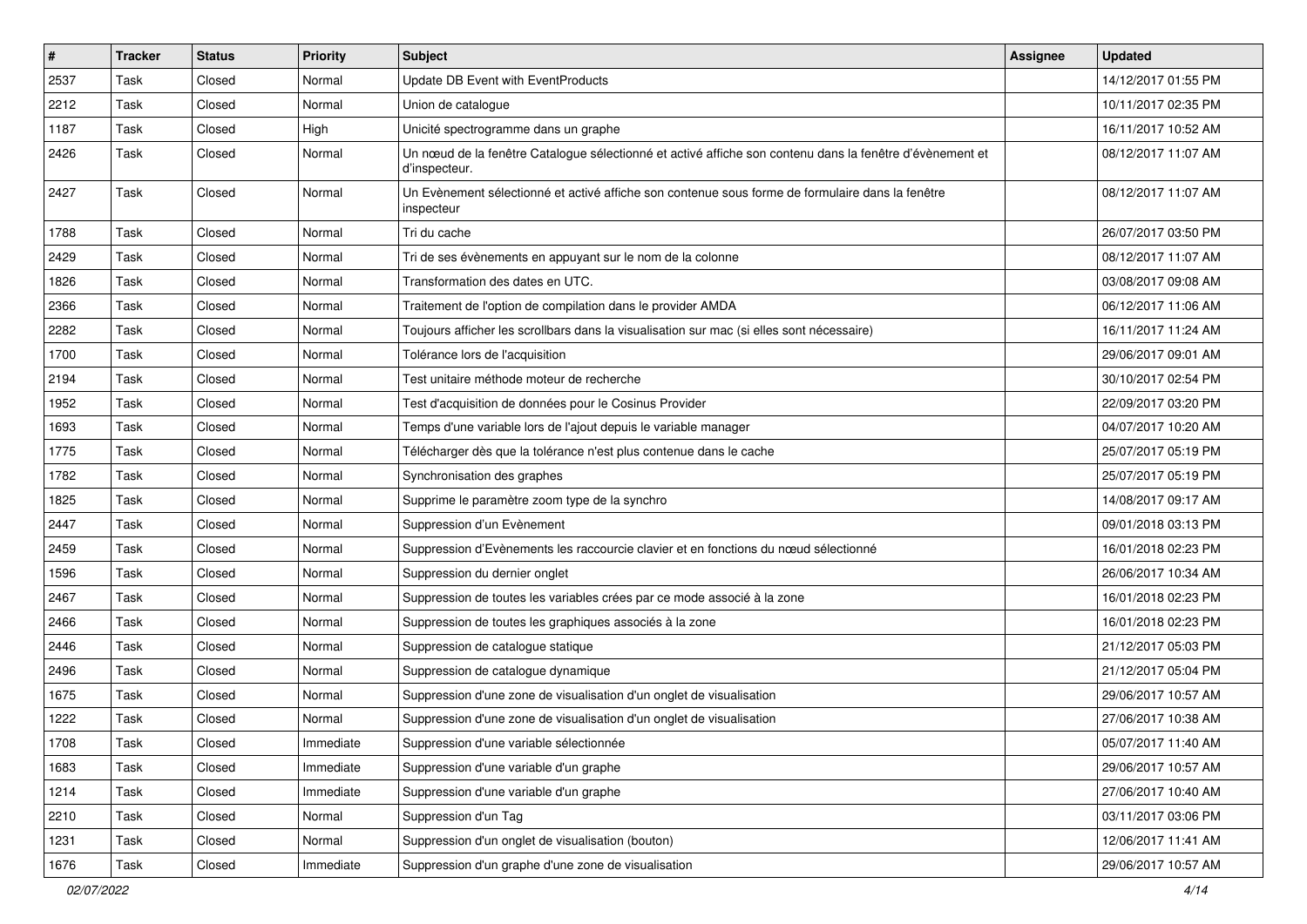| $\vert$ # | <b>Tracker</b> | <b>Status</b> | <b>Priority</b> | Subject                                                                     | <b>Assignee</b> | <b>Updated</b>      |
|-----------|----------------|---------------|-----------------|-----------------------------------------------------------------------------|-----------------|---------------------|
| 1442      | Task           | Closed        | Immediate       | Suppression d'un graphe d'une zone de visualisation                         |                 | 27/06/2017 10:40 AM |
| 2199      | Task           | Closed        | Normal          | Suppression d'un Event (sans effet de bord)                                 |                 | 30/10/2017 02:54 PM |
| 2437      | Task           | Closed        | Normal          | Suppression d'un évènement                                                  |                 | 20/12/2017 10:35 AM |
| 2204      | Task           | Closed        | Normal          | Suppression d'un catalogue                                                  |                 | 31/10/2017 04:50 PM |
| 1776      | Task           | Closed        | Normal          | Setting pour la tolérance                                                   |                 | 28/07/2017 11:42 AM |
| 1707      | Task           | Closed        | Normal          | Selection de variable depuis le variable manager                            |                 | 30/06/2017 05:03 PM |
| 1695      | Task           | Closed        | Normal          | Scroll Area                                                                 |                 | 03/07/2017 11:25 AM |
| 1919      | Task           | Closed        | Normal          | Sciglop sur MAC                                                             |                 | 27/09/2017 10:19 AM |
| 1850      | Task           | Closed        | Normal          | Sciqlop sur MAC                                                             |                 | 28/08/2017 09:15 AM |
| 1486      | Task           | Closed        | Normal          | Sciglop sur MAC                                                             |                 | 27/06/2017 10:40 AM |
| 2449      | Task           | Closed        | Normal          | Sauvegarde d'un catalogue                                                   |                 | 21/12/2017 05:03 PM |
| 2216      | Task           | Closed        | Normal          | Sauvegarde d'un DB                                                          |                 | 09/11/2017 09:42 AM |
| 1856      | Task           | Closed        | Normal          | Robustesse AMDA - test fonctionnel                                          |                 | 23/08/2017 02:45 PM |
| 1790      | Task           | Closed        | Normal          | Robustesse AMDA                                                             |                 | 25/07/2017 05:20 PM |
| 2122      | Task           | Closed        | Normal          | Réversibilité vers AMDA v1                                                  |                 | 29/09/2017 11:29 AM |
| 1622      | Task           | Closed        | Immediate       | Requête de recupération des données                                         |                 | 26/06/2017 03:56 PM |
| 2434      | Task           | Closed        | Normal          | Renommage du catalogue                                                      |                 | 18/12/2017 09:33 AM |
| 1785      | Task           | Closed        | Immediate       | Renommage d'une variable                                                    |                 | 01/09/2017 09:15 AM |
| 1822      | Task           | Closed        | Immediate       | Rendre compatible la classe Array data avec les vecteurs                    |                 | 08/08/2017 03:04 PM |
| 659       | Task           | Closed        | Normal          | Remove useless old files                                                    |                 | 14/08/2016 04:58 PM |
| 661       | Task           | Closed        | Normal          | Remove hard coded path                                                      |                 | 21/03/2016 11:39 AM |
| 2464      | Task           | Closed        | Normal          | Régler l'impossibilité de d'afficher une variable en cours d'initialisation |                 | 09/01/2018 03:14 PM |
| 2381      | Task           | Closed        | Normal          | Rédaction du document de spécification design pour la gui des catalogues    |                 | 06/12/2017 09:19 AM |
| 2323      | Task           | Closed        | Normal          | Rédaction du document de spécification design pour la gui des catalogues    |                 | 29/11/2017 09:42 AM |
| 2273      | Task           | Closed        | Normal          | Redaction du document d'API pour les curseurs et les zones                  |                 | 17/11/2017 09:26 AM |
| 2209      | Task           | Closed        | Normal          | Récupération des Tags                                                       |                 | 03/11/2017 03:06 PM |
| 2205      | Task           | Closed        | Normal          | Récupération des Events d'un catalogue                                      |                 | 31/10/2017 04:50 PM |
| 2197      | Task           | Closed        | Normal          | Récupération d'un Event                                                     |                 | 30/10/2017 02:54 PM |
| 2203      | Task           | Closed        | Normal          | Récupération d'un cataloque                                                 |                 | 31/10/2017 04:50 PM |
| 1250      | Task           | Closed        | Urgent          | Recalibrage d'un graphe synchronisé                                         |                 | 25/07/2017 05:19 PM |
| 1482      | Task           | Closed        | Normal          | Qt Sous Linux                                                               |                 | 12/06/2017 11:19 AM |
| 2452      | Task           | Closed        | Normal          | Protéger la communication entre le widget et le contrôleur                  |                 | 21/12/2017 05:57 PM |
| 2099      | Task           | Closed        | Normal          | Protéger la communication entre le widget et le contrôleur                  |                 | 06/12/2017 11:05 AM |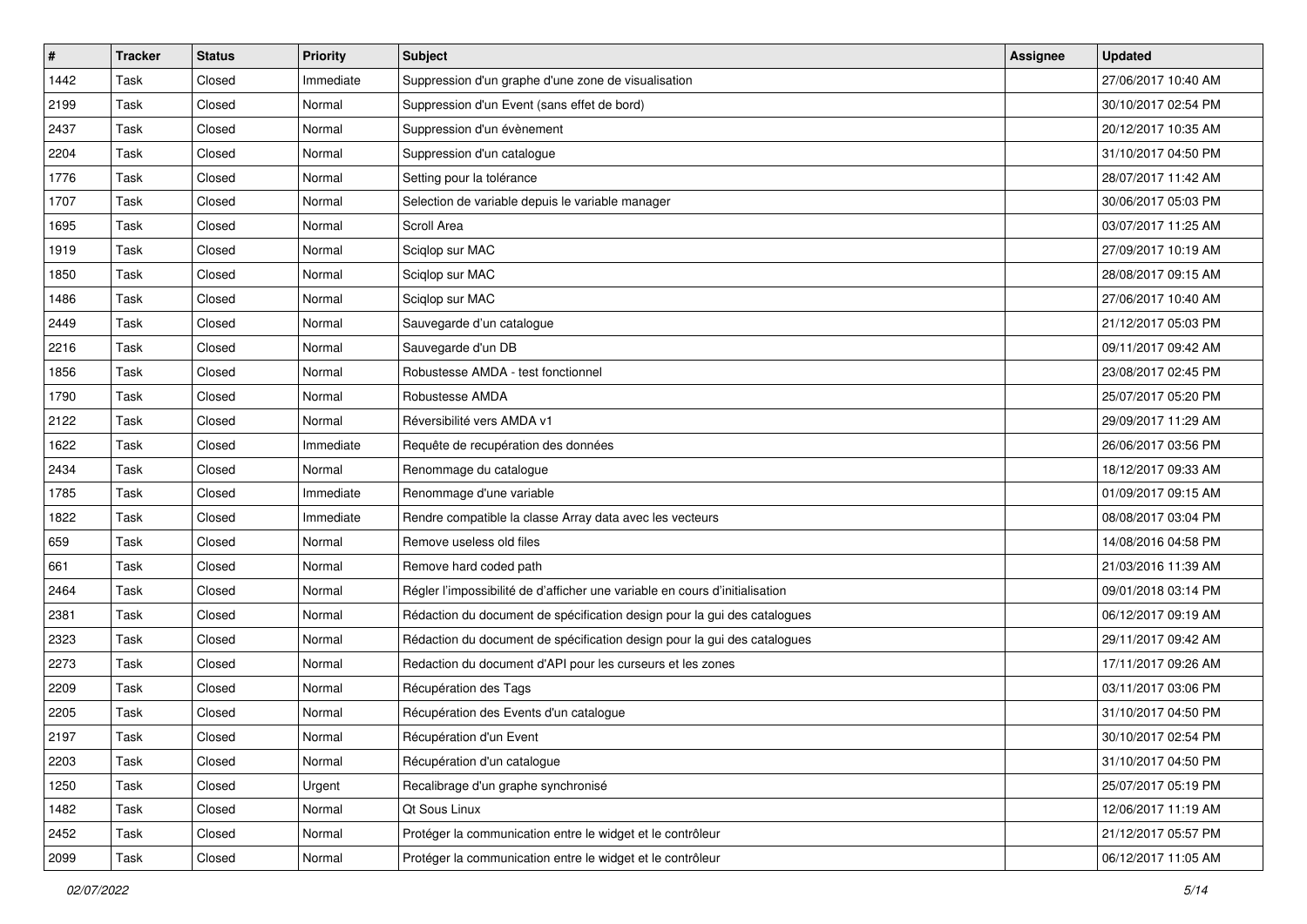| #    | <b>Tracker</b> | <b>Status</b> | <b>Priority</b> | <b>Subject</b>                                                                      | Assignee | <b>Updated</b>      |
|------|----------------|---------------|-----------------|-------------------------------------------------------------------------------------|----------|---------------------|
| 1971 | Task           | Closed        | Normal          | Protéger la communication entre le widget et le contrôleur                          |          | 27/09/2017 10:25 AM |
| 2389 | Task           | Closed        | Normal          | Problème de rafraichissement de variables synchronisées depuis le widget de temps   |          | 06/12/2017 11:05 AM |
| 1943 | Task           | Closed        | Normal          | Préparer la requête d'acquisition d'un spectrogramme pour AMDA                      |          | 16/11/2017 10:57 AM |
| 2391 | Task           | Closed        | Normal          | Possibility to select a zone which is under another zone                            |          | 16/01/2018 03:17 PM |
| 2138 | Task           | Closed        | Normal          | POC de drag and drop                                                                |          | 20/10/2017 03:54 PM |
| 2435 | Task           | Closed        | Normal          | Personnalisation des icones des nœuds de cataloque                                  |          | 18/12/2017 09:33 AM |
| 1714 | Task           | Closed        | High            | Parser de fichier JSON                                                              |          | 07/07/2017 03:09 PM |
| 1888 | Task           | Closed        | Normal          | Optimisation merge et set data                                                      |          | 28/08/2017 09:15 AM |
| 1963 | Task           | Closed        | Normal          | Optimisation du setDataSeries() d'une variable                                      |          | 31/08/2017 12:31 PM |
| 1927 | Task           | Closed        | Normal          | Optimisation du merge de DataSeries                                                 |          | 31/08/2017 11:47 AM |
| 2296 | Task           | Closed        | Normal          | Multi sélections de plusieurs zones de sélections sur plusieurs graphes             |          | 05/12/2017 05:50 PM |
| 1485 | Task           | Closed        | Normal          | MR dépot principale                                                                 |          | 12/06/2017 11:19 AM |
| 1886 | Task           | Closed        | Normal          | Modifier la représentation interne d'un ArrayData                                   |          | 28/08/2017 09:10 AM |
| 1597 | Task           | Closed        | Normal          | Modification sur le sidePane                                                        |          | 26/06/2017 10:34 AM |
| 2438 | Task           | Closed        | Normal          | Modification d'un Evènement                                                         |          | 20/12/2017 10:35 AM |
| 2116 | Task           | Closed        | Normal          | Modification du mock plugin pour des données types vectorielles                     |          | 29/09/2017 11:27 AM |
| 2241 | Task           | Closed        | Normal          | Modification du fichier JSON pour identifier les spectrogrammes                     |          | 22/11/2017 05:52 PM |
| 2472 | Task           | Closed        | Normal          | Modification des attributs d'un Evènement                                           |          | 18/12/2017 09:33 AM |
| 2198 | Task           | Closed        | Normal          | Modification d'un Event sans effet de bord                                          |          | 30/10/2017 02:54 PM |
| 2202 | Task           | Closed        | Normal          | Modification d'un catalogue                                                         |          | 31/10/2017 04:50 PM |
| 1701 | Task           | Closed        | Normal          | Modification addDateTime                                                            |          | 04/07/2017 10:20 AM |
| 2363 | Task           | Closed        | Normal          | Mode d'interaction curseur simple: ajout de la possibilité de panner avec la souris |          | 05/12/2017 05:50 PM |
| 2284 | Task           | Closed        | Normal          | Mode d'interaction "Zoom"                                                           |          | 22/11/2017 05:47 PM |
| 2285 | Task           | Closed        | Normal          | Mode d'interaction "Organisation des graphes"                                       |          | 22/11/2017 05:47 PM |
| 2286 | Task           | Closed        | Normal          | Mode d'interaction "edition des zones de sélections"                                |          | 05/12/2017 05:50 PM |
| 2287 | Task           | Closed        | Normal          | Mode d'interaction "affichage des curseurs"                                         |          | 22/11/2017 05:47 PM |
| 1473 | Task           | Closed        | Urgent          | Mock sous linux                                                                     |          | 17/07/2017 09:59 AM |
| 1920 | Task           | Closed        | Normal          | Mock rampe                                                                          |          | 27/09/2017 10:19 AM |
| 1853 | Task           | Closed        | Normal          | Mock rampe                                                                          |          | 28/08/2017 09:15 AM |
| 1484 | Task           | Closed        | Immediate       | Mise en place des tests unitaires (Qt Test)                                         |          | 12/06/2017 11:15 AM |
| 1350 | Task           | Closed        | Immediate       | Mise en place des tests unitaires (Qt Test)                                         |          | 08/06/2017 08:37 PM |
| 2297 | Task           | Closed        | Normal          | Mise en place des actions d'alignements entre les zones de sélections               |          | 16/01/2018 03:17 PM |
| 1476 | Task           | Closed        | Normal          | Mise en place de la couverture de test gcov                                         |          | 12/06/2017 11:15 AM |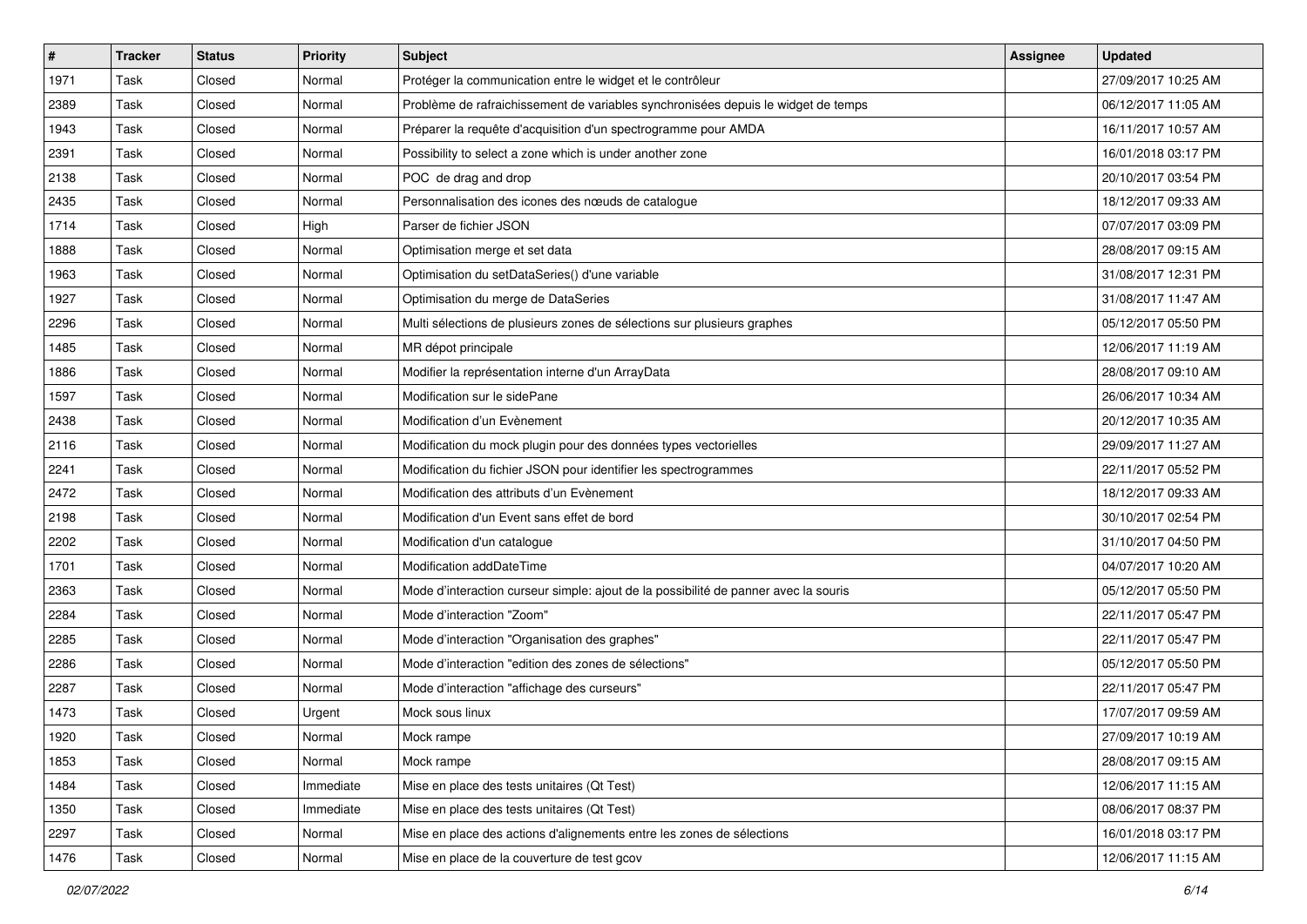| #    | <b>Tracker</b> | <b>Status</b> | <b>Priority</b> | <b>Subject</b>                                                                                        | <b>Assignee</b> | <b>Updated</b>      |
|------|----------------|---------------|-----------------|-------------------------------------------------------------------------------------------------------|-----------------|---------------------|
| 2263 | Task           | Closed        | Normal          | Mise à jour Event pour Tag                                                                            |                 | 15/11/2017 02:21 PM |
| 1945 | Task           | Closed        | Normal          | Mise à jour du widget de temps                                                                        |                 | 09/10/2017 11:08 PM |
| 2243 | Task           | Closed        | Normal          | Mise à jour du parser AMDA pour gérer les spectrogammes                                               |                 | 22/11/2017 05:52 PM |
| 1869 | Task           | Closed        | Normal          | Mise à jour du fichier JSON pour AMDA                                                                 |                 | 14/08/2017 10:31 AM |
| 1834 | Task           | Closed        | Normal          | Mise à jour du fichier JSON pour AMDA                                                                 |                 | 14/08/2017 09:29 AM |
| 2504 | Task           | Closed        | Normal          | Mettre en place la validation des tests aléatoires                                                    |                 | 21/12/2017 05:56 PM |
| 2502 | Task           | Closed        | Normal          | Mettre en place la structure d'un test aléatoire                                                      |                 | 21/12/2017 05:57 PM |
| 1501 | Task           | Closed        | Normal          | Mettre à jour le schéma de représentation des données de variable                                     |                 | 12/06/2017 11:20 AM |
| 2397 | Task           | Closed        | Normal          | Mauvaise synchronisation entre deux graphes                                                           |                 | 06/12/2017 11:05 AM |
| 1870 | Task           | Closed        | Normal          | Markeur modification                                                                                  |                 | 18/08/2017 09:46 AM |
| 1698 | Task           | Closed        | Normal          | make install sous Linux                                                                               |                 | 28/06/2017 04:51 PM |
| 2419 | Task           | Closed        | Normal          | L'import d'un DB ne doit pas avoir d'impact sur les autres DB                                         |                 | 06/12/2017 05:43 PM |
| 2431 | Task           | Closed        | Normal          | Logique du widget affiché dans l'inspecteur en fonction des items activées (évènements ou catalogues) |                 | 08/12/2017 11:07 AM |
| 2430 | Task           | Closed        | Normal          | Logique Affichage des boutons en fonction du nœud sélectionné                                         |                 | 08/12/2017 11:07 AM |
| 1967 | Task           | Closed        | Normal          | Limiter le nombre de requêtes générées                                                                |                 | 27/09/2017 10:26 AM |
| 1375 | Task           | Closed        | Normal          | Lecture du squelette (API générale)                                                                   |                 | 08/06/2017 08:37 PM |
| 1288 | Task           | Closed        | Immediate       | Lecture du squelette                                                                                  |                 | 12/06/2017 11:41 AM |
| 2462 | Task           | Closed        | Normal          | Lancement d'une acquisition sur les zones sélectionnées                                               |                 | 18/12/2017 09:33 AM |
| 2428 | Task           | Closed        | Normal          | La sélection des Evènements désactive la sélection des catalogues et inversement                      |                 | 08/12/2017 11:07 AM |
| 2470 | Task           | Closed        | Normal          | La muti sélection désactive ce mode                                                                   |                 | 18/12/2017 09:33 AM |
| 2463 | Task           | Closed        | Normal          | La muti sélection désactive ce mode                                                                   |                 | 18/12/2017 09:33 AM |
| 2475 | Task           | Closed        | Normal          | La multi sélection désactive le widget                                                                |                 | 18/12/2017 09:33 AM |
| 2213 | Task           | Closed        | Normal          | Intersection de catalogue                                                                             |                 | 10/11/2017 02:35 PM |
| 2386 | Task           | Closed        | Normal          | Interruption aléatoire de l'affichage des données                                                     |                 | 06/12/2017 11:05 AM |
| 2292 | Task           | Closed        | Normal          | Interactions entre le curseur courant et les autres graphes de la zone de synchro                     |                 | 22/11/2017 05:47 PM |
| 2456 | Task           | Closed        | Normal          | Intégrer le serveur Python de simulation                                                              |                 | 16/01/2018 02:57 PM |
| 2324 | Task           | Closed        | Normal          | Intégration API Catalogue dans SciQlop                                                                |                 | 06/12/2017 11:40 AM |
| 1351 | Task           | Closed        | Immediate       | Initialisation du dépôt git                                                                           |                 | 08/06/2017 08:37 PM |
| 2190 | Task           | Closed        | Normal          | Initialisation dépot git                                                                              |                 | 23/10/2017 04:35 PM |
| 1349 | Task           | Closed        | Normal          | Initialisation de l'API de logging                                                                    |                 | 08/06/2017 08:37 PM |
| 1787 | Task           | Closed        | Normal          | Infobulle sur affichage                                                                               |                 | 03/08/2017 09:08 AM |
| 1933 | Task           | Closed        | Normal          | Indiquer pour une variable que les données ne sont pas présentes                                      |                 | 27/09/2017 10:19 AM |
| 1872 | Task           | Closed        | Normal          | Indiquer pour une variable que les données ne sont pas présentes                                      |                 | 28/08/2017 09:18 AM |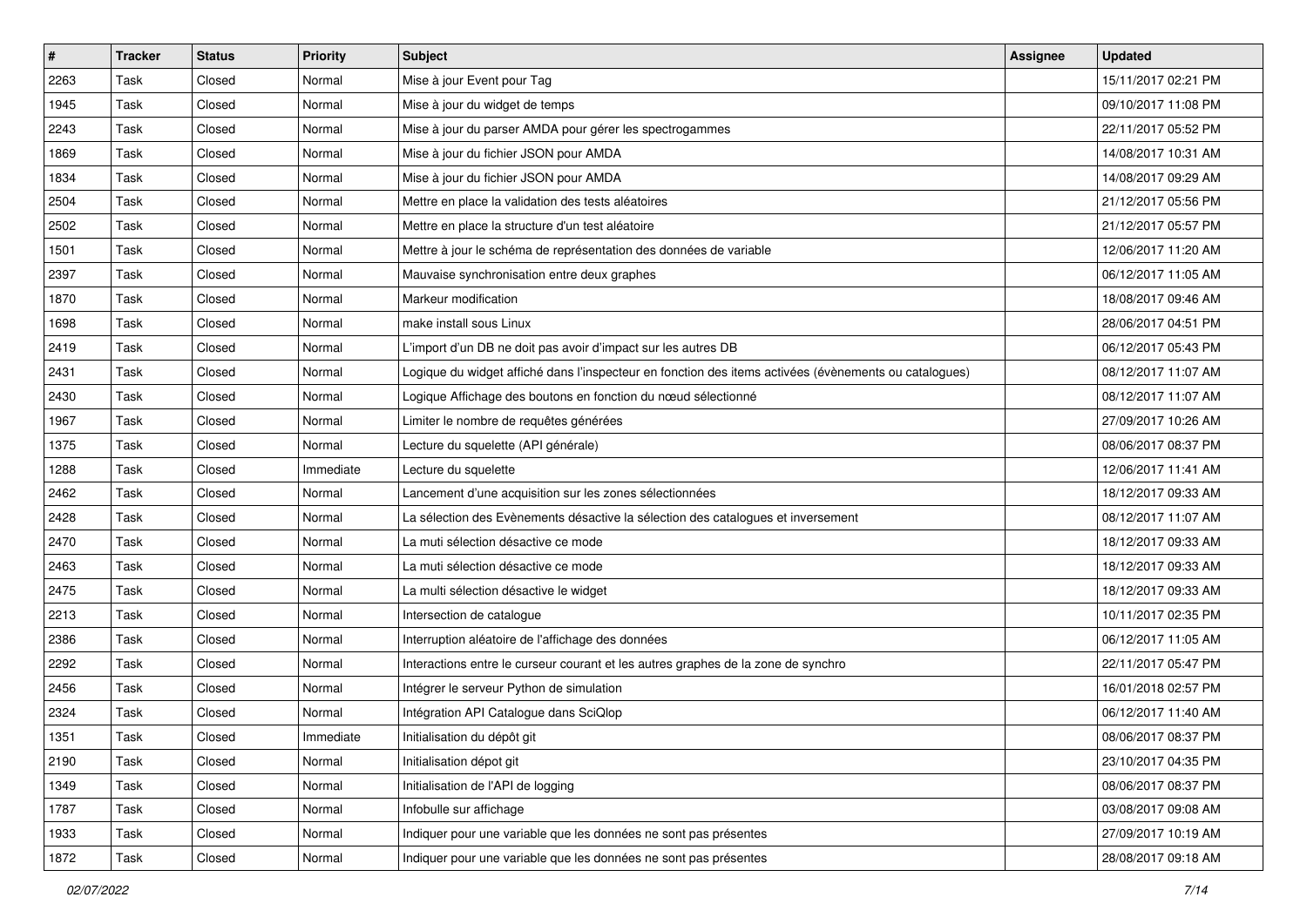| $\vert$ # | <b>Tracker</b> | <b>Status</b> | <b>Priority</b> | <b>Subject</b>                                                   | <b>Assignee</b> | <b>Updated</b>      |
|-----------|----------------|---------------|-----------------|------------------------------------------------------------------|-----------------|---------------------|
| 1345      | Task           | Closed        | Normal          | Incorporation de vera++                                          |                 | 08/06/2017 08:37 PM |
| 1348      | Task           | Closed        | Normal          | Incorporation de cppcheck                                        |                 | 08/06/2017 08:37 PM |
| 1379      | Task           | Closed        | Low             | Incorporation de clazy                                           |                 | 08/06/2017 08:37 PM |
| 1346      | Task           | Closed        | Normal          | Incorporation de ClangFormat                                     |                 | 08/06/2017 08:37 PM |
| 1347      | Task           | Closed        | Normal          | Incorporation de Clang Analyzer                                  |                 | 08/06/2017 08:37 PM |
| 1863      | Task           | Closed        | Immediate       | Implémenter la représentation graphique d'un vecteur             |                 | 21/08/2017 03:18 PM |
| 1824      | Task           | Closed        | Immediate       | Implémenter la représentation graphique d'un vecteur             |                 | 14/08/2017 09:28 AM |
| 1938      | Task           | Closed        | Normal          | Implémenter la progression d'une requete                         |                 | 22/09/2017 03:20 PM |
| 1877      | Task           | Closed        | Normal          | Implémenter la progression d'une requete                         |                 | 28/08/2017 09:17 AM |
| 1878      | Task           | Closed        | Normal          | Implémenter la barrière de synchronisation de requete            |                 | 24/08/2017 03:51 PM |
| 1937      | Task           | Closed        | Normal          | Implémenter l'annulation de requete                              |                 | 22/09/2017 03:20 PM |
| 1876      | Task           | Closed        | Normal          | Implémenter l'annulation de requete                              |                 | 28/08/2017 09:18 AM |
| 2425      | Task           | Closed        | Normal          | Implémentation du widget formulaire sur Catalogue (sans actions) |                 | 08/12/2017 11:07 AM |
| 2235      | Task           | Closed        | Normal          | Implémentation du calcul automatique des seuils                  |                 | 29/11/2017 09:22 AM |
| 1621      | Task           | Closed        | Immediate       | Implémentation du cache                                          |                 | 26/06/2017 03:56 PM |
| 1821      | Task           | Closed        | Normal          | Implémentation de la nouvelle architecture d'acquisition         |                 | 14/08/2017 09:47 AM |
| 2368      | Task           | Closed        | Normal          | Implémentation de la méthode de merge de deux sources de données |                 | 30/11/2017 03:11 PM |
| 1712      | Task           | Closed        | Normal          | Implémentation de L'API du network controller                    |                 | 12/07/2017 05:45 PM |
| 2192      | Task           | Closed        | Normal          | Implémentation de l'API du moteur de recherche                   |                 | 30/10/2017 02:54 PM |
| 2207      | Task           | Closed        | Normal          | Imp modèle Tag                                                   |                 | 03/11/2017 03:06 PM |
| 2195      | Task           | Closed        | Normal          | Imp modele event                                                 |                 | 30/10/2017 02:54 PM |
| 2200      | Task           | Closed        | Normal          | Imp modèle catalogue                                             |                 | 31/10/2017 04:50 PM |
| 2193      | Task           | Closed        | Normal          | Imp méthode request Du CatalogueDao                              |                 | 30/10/2017 02:54 PM |
| 2424      | Task           | Closed        | Normal          | IHM de l'inspecteur                                              |                 | 08/12/2017 11:07 AM |
| 2423      | Task           | Closed        | Normal          | IHM de la fenêtre Evènement                                      |                 | 08/12/2017 11:07 AM |
| 2432      | Task           | Closed        | Normal          | IHM de la fenêtre catalogue                                      |                 | 18/12/2017 09:33 AM |
| 2422      | Task           | Closed        | Normal          | IHM de la fenêtre catalogue                                      |                 | 08/12/2017 11:07 AM |
| 2299      | Task           | Closed        | Normal          | Gestions de la toolbar pour sélectionner le mode d'interraction  |                 | 22/11/2017 05:47 PM |
| 1587      | Task           | Closed        | Immediate       | Gestion des variables (inspecteur de variables)                  |                 | 26/06/2017 10:35 AM |
| 1488      | Task           | Closed        | Immediate       | Gestion des variables (inspecteur de variables)                  |                 | 13/06/2017 02:14 PM |
| 2245      | Task           | Closed        | Normal          | Gestion des trous de données                                     |                 | 24/11/2017 11:13 AM |
| 2236      | Task           | Closed        | Normal          | Gestion des seuils à l'affichage                                 |                 | 29/11/2017 09:22 AM |
| 2267      | Task           | Closed        | Normal          | Gestion des itérateurs                                           |                 | 24/11/2017 11:13 AM |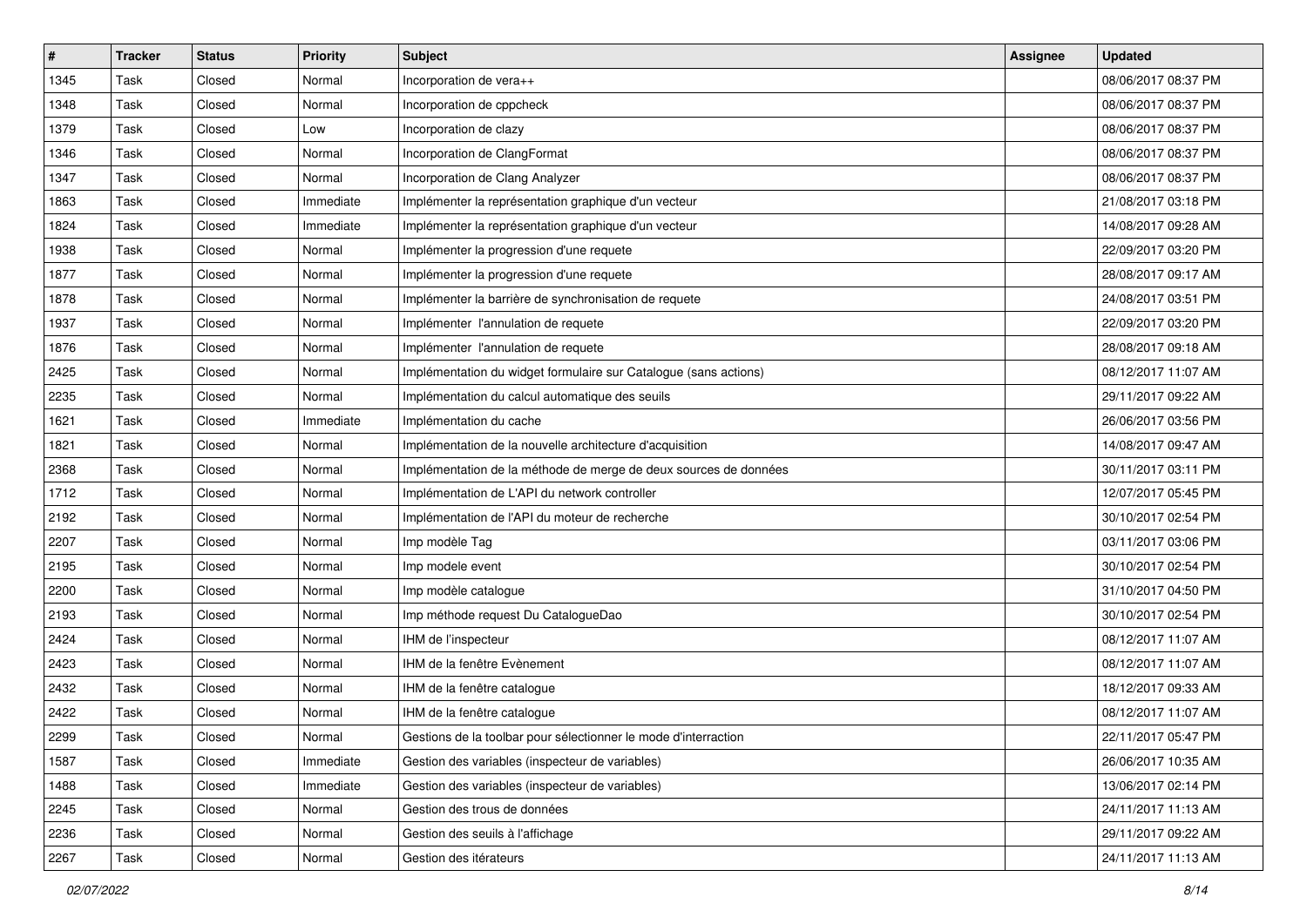| #    | <b>Tracker</b> | <b>Status</b> | <b>Priority</b> | <b>Subject</b>                                                                     | <b>Assignee</b> | <b>Updated</b>      |
|------|----------------|---------------|-----------------|------------------------------------------------------------------------------------|-----------------|---------------------|
| 2298 | Task           | Closed        | Normal          | Gestion des actions disponiblent depuis le menu contextuel d'une zone de sélection |                 | 05/12/2017 05:50 PM |
| 2473 | Task           | Closed        | Normal          | Gestion de modification d'un Evènement                                             |                 | 18/12/2017 09:33 AM |
| 2433 | Task           | Closed        | Normal          | Gestion de modification d'un Catalogue                                             |                 | 16/01/2018 02:23 PM |
| 2244 | Task           | Closed        | Normal          | Gestion de la résolution temporelle                                                |                 | 24/11/2017 11:13 AM |
| 2266 | Task           | Closed        | Normal          | Gestion de la cohérence des données                                                |                 | 29/11/2017 09:58 AM |
| 1827 | Task           | Closed        | Normal          | Gérer les valeurs NaN dans AMDA                                                    |                 | 07/08/2017 10:06 AM |
| 1862 | Task           | Closed        | Immediate       | Gérer dans AMDA la génération d'un vecteur                                         |                 | 17/08/2017 04:09 PM |
| 1823 | Task           | Closed        | Immediate       | Gérer dans AMDA la génération d'un vecteur                                         |                 | 14/08/2017 09:29 AM |
| 1972 | Task           | Closed        | Normal          | Générer des std::vector pour les résultats AMDA                                    |                 | 11/09/2017 12:16 PM |
| 2242 | Task           | Closed        | Normal          | Génération du fichier résultat pour un spectrogramme AMDA                          |                 | 22/11/2017 05:52 PM |
| 1689 | Task           | Closed        | Normal          | Garder le delta T lors des opérations de pan                                       |                 | 30/06/2017 11:17 AM |
| 1792 | Task           | Closed        | Urgent          | Filtrage de l'arborescence par search box                                          |                 | 02/08/2017 11:39 AM |
| 1334 | Task           | Closed        | Immediate       | Export d'un graphe sous forme d'image (drag-and-drop)                              |                 | 14/11/2017 10:56 AM |
| 1926 | Task           | Closed        | Normal          | Epuration visualisation                                                            |                 | 11/09/2017 11:51 AM |
| 1883 | Task           | Closed        | Normal          | Epuration visualisation                                                            |                 | 28/08/2017 09:15 AM |
| 2206 | Task           | Closed        | Normal          | Effet de bord Event sur Catalogue                                                  |                 | 09/11/2017 09:45 AM |
| 1339 | Task           | Closed        | Immediate       | Edition par drag-and-drop d'un graphe                                              |                 | 14/11/2017 02:24 PM |
| 1600 | Task           | Closed        | Immediate       | <b>Edition manuelle</b>                                                            |                 | 26/06/2017 11:05 AM |
| 1784 | Task           | Closed        | Immediate       | Duplication d'une variable                                                         |                 | 07/09/2017 11:52 AM |
| 2174 | Task           | Closed        | Normal          | Drop vers le timeWidget                                                            |                 | 07/11/2017 11:27 AM |
| 2279 | Task           | Closed        | Normal          | Drop du TimeWidget sur une variable                                                |                 | 17/11/2017 09:26 AM |
| 2166 | Task           | Closed        | Normal          | Drop de variables dans la visu                                                     |                 | 03/11/2017 01:51 PM |
| 2176 | Task           | Closed        | Normal          | Drop de produits dans les variables                                                |                 | 07/11/2017 11:27 AM |
| 2280 | Task           | Closed        | Normal          | Drop d'une zone de synchro sur le TimeWidget                                       |                 | 17/11/2017 09:26 AM |
| 2485 | Task           | Closed        | Normal          | Drag event sur variable                                                            |                 | 18/12/2017 09:34 AM |
| 2484 | Task           | Closed        | Normal          | Drag event sur time widget                                                         |                 | 18/12/2017 09:34 AM |
| 2172 | Task           | Closed        | Normal          | Drag depuis les variables                                                          |                 | 03/11/2017 01:51 PM |
| 2171 | Task           | Closed        | Normal          | Drag depuis les datasources                                                        |                 | 07/11/2017 11:27 AM |
| 2173 | Task           | Closed        | Normal          | Drag depuis le time Widget                                                         |                 | 07/11/2017 11:27 AM |
| 2253 | Task           | Closed        | Normal          | Drag and drop entre 2 tabs                                                         |                 | 07/11/2017 11:27 AM |
| 2178 | Task           | Closed        | Normal          | Drag and drop de visu vers visu                                                    |                 | 03/11/2017 01:51 PM |
| 2164 | Task           | Closed        | Normal          | Drag and drop de visu vers visu                                                    |                 | 23/10/2017 03:48 PM |
| 2295 | Task           | Closed        | Normal          | Drag and drop d'une zone de sélection sur le TimeWidget                            |                 | 05/12/2017 05:50 PM |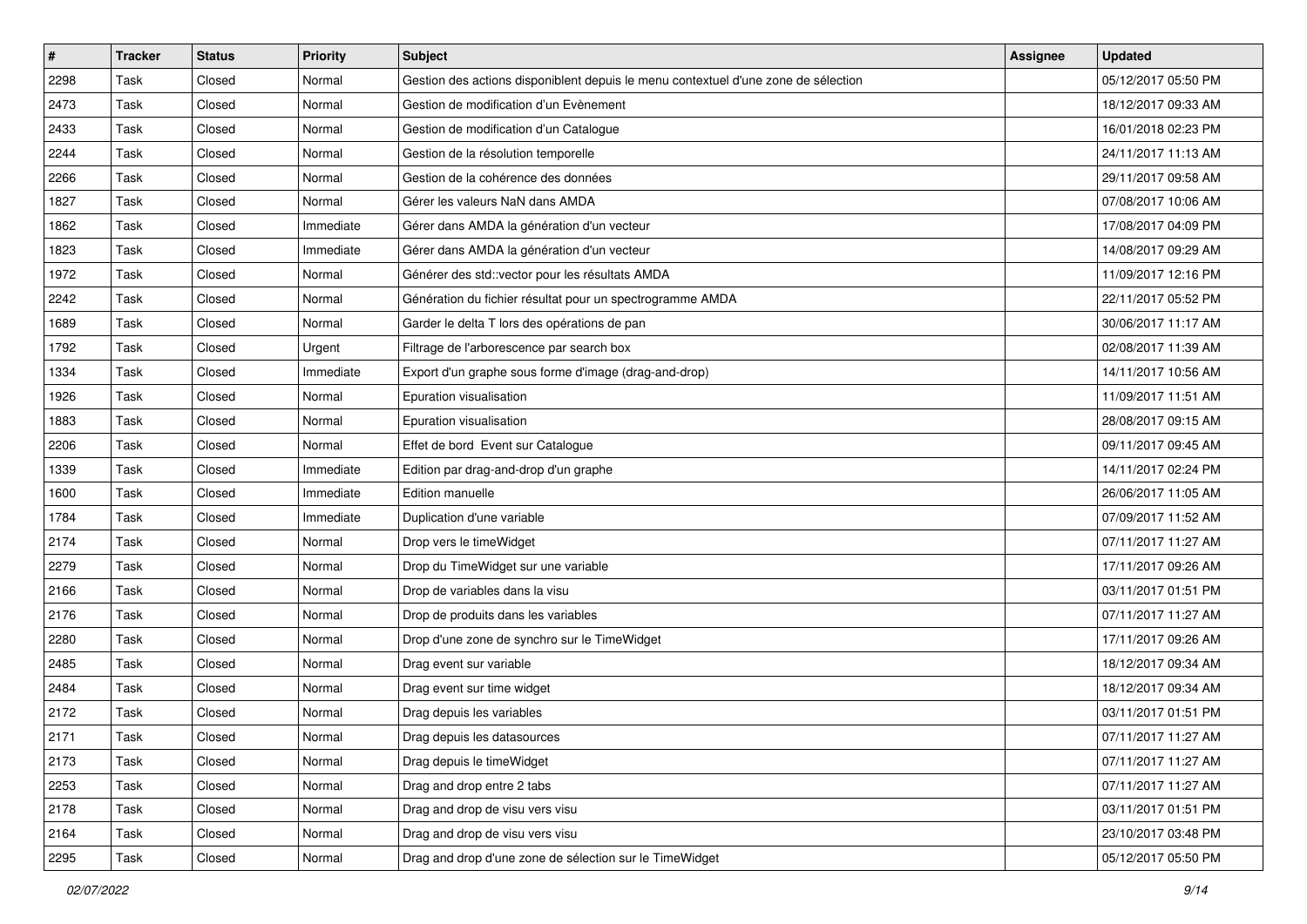| $\vert$ # | <b>Tracker</b> | <b>Status</b> | <b>Priority</b> | <b>Subject</b>                                                                        | Assignee | <b>Updated</b>      |
|-----------|----------------|---------------|-----------------|---------------------------------------------------------------------------------------|----------|---------------------|
| 1838      | Task           | Closed        | Normal          | Document de conception de l'API pour spectrogrammes                                   |          | 10/08/2017 11:21 AM |
| 2139      | Task           | Closed        | Normal          | Document d'architecture de l'API                                                      |          | 20/10/2017 03:54 PM |
| 2219      | Task           | Closed        | Normal          | Document d'architecture API Spectro                                                   |          | 15/11/2017 05:07 PM |
| 2140      | Task           | Closed        | Normal          | Document d'architecture API Catalogue                                                 |          | 20/10/2017 05:13 PM |
| 660       | Task           | Closed        | Normal          | disable PyQLop until updated                                                          |          | 14/08/2016 04:57 PM |
| 1287      | Task           | Closed        | Immediate       | Développement d'un serveur bouchon                                                    |          | 12/06/2017 11:41 AM |
| 2053      | Task           | Closed        | Normal          | design et implementation stockage et affichage spectro                                |          | 16/11/2017 10:58 AM |
| 1249      | Task           | Closed        | Immediate       | Déplacement le long de l'axe en X d'un graphe                                         |          | 26/06/2017 11:06 AM |
| 2420      | Task           | Closed        | Normal          | Déplacement et copie d'un Event ou d'un Catalogue propose l'écrasement en argument    |          | 07/12/2017 02:51 PM |
| 1438      | Task           | Closed        | High            | Déplacement d'une zone de visualisation à l'intérieur de son onglet de visualisation  |          | 14/11/2017 02:26 PM |
| 1467      | Task           | Closed        | Immediate       | Déplacement d'une variable d'un graphe à un autre                                     |          | 14/11/2017 02:25 PM |
| 1440      | Task           | Closed        | Normal          | Déplacement d'un graphe d'une zone de visualisation vers une nouvelle zone            |          | 14/11/2017 02:28 PM |
| 1439      | Task           | Closed        | Normal          | Déplacement d'un graphe d'une zone de visualisation à une autre                       |          | 14/11/2017 02:27 PM |
| 1441      | Task           | Closed        | High            | Déplacement d'un graphe à l'intérieur de sa zone de visualisation                     |          | 14/11/2017 02:28 PM |
| 2259      | Task           | Closed        | Normal          | Déplacement d'un Event d'un DB à un autre                                             |          | 10/11/2017 04:49 PM |
| 2260      | Task           | Closed        | Normal          | Déplacement d'un Catalogue d'un DB à un autre                                         |          | 10/11/2017 04:49 PM |
| 2294      | Task           | Closed        | Normal          | Déplacement / redimensionnement d'une zone de sélection                               |          | 05/12/2017 05:50 PM |
| 1608      | Task           | Closed        | Immediate       | Définition de données scalaires                                                       |          | 26/06/2017 10:32 AM |
| 1716      | Task           | Closed        | Normal          | Définir le format du fichier JSON                                                     |          | 07/07/2017 09:59 AM |
| 1942      | Task           | Closed        | Normal          | Définir l'algorithme de colorisation du spectrogramme                                 |          | 16/11/2017 10:56 AM |
| 668       | Task           | Closed        | Normal          | data tree shouldn't show dataset, component etc.                                      |          | 21/03/2016 11:23 AM |
| 896       | Task           | Closed        | Normal          | Data tree D&D                                                                         |          | 14/11/2017 02:21 PM |
| 2468      | Task           | Closed        | Normal          | Création d'une variable pour l'Evènement sélectionnée                                 |          | 09/01/2018 03:15 PM |
| 2234      | Task           | Closed        | Normal          | Création du widget de saisie de l'échelle de couleurs                                 |          | 29/11/2017 09:22 AM |
| 1715      | Task           | Closed        | High            | Création du noeud de l'arborescence de donnée AMDA                                    |          | 07/07/2017 03:09 PM |
| 2227      | Task           | Closed        | Normal          | Création de la classe SpectrogramSeries                                               |          | 31/10/2017 02:13 PM |
| 1219      | Task           | Closed        | Normal          | Création d'une zone de visualisation depuis l'inspecteur de variables (menu)          |          | 26/06/2017 10:33 AM |
| 1433      | Task           | Closed        | Normal          | Création d'une zone de visualisation depuis l'inspecteur de variables (drag-and-drop) |          | 14/11/2017 02:18 PM |
| 1578      | Task           | Closed        | Normal          | Création d'une zone de visualisation depuis l'arborescence de données (menu)          |          | 27/06/2017 10:39 AM |
| 1217      | Task           | Closed        | Normal          | Création d'une zone de visualisation depuis l'arborescence de données (menu)          |          | 13/06/2017 02:09 PM |
| 1431      | Task           | Closed        | Normal          | Création d'une zone de visualisation depuis l'arborescence de données (drag-and-drop) |          | 14/11/2017 02:18 PM |
| 1610      | Task           | Closed        | Normal          | Création d'un provider pour le plugin bouchon                                         |          | 26/06/2017 10:32 AM |
| 1229      | Task           | Closed        | Normal          | Création d'un onglet de visualisation (bouton)                                        |          | 12/06/2017 11:41 AM |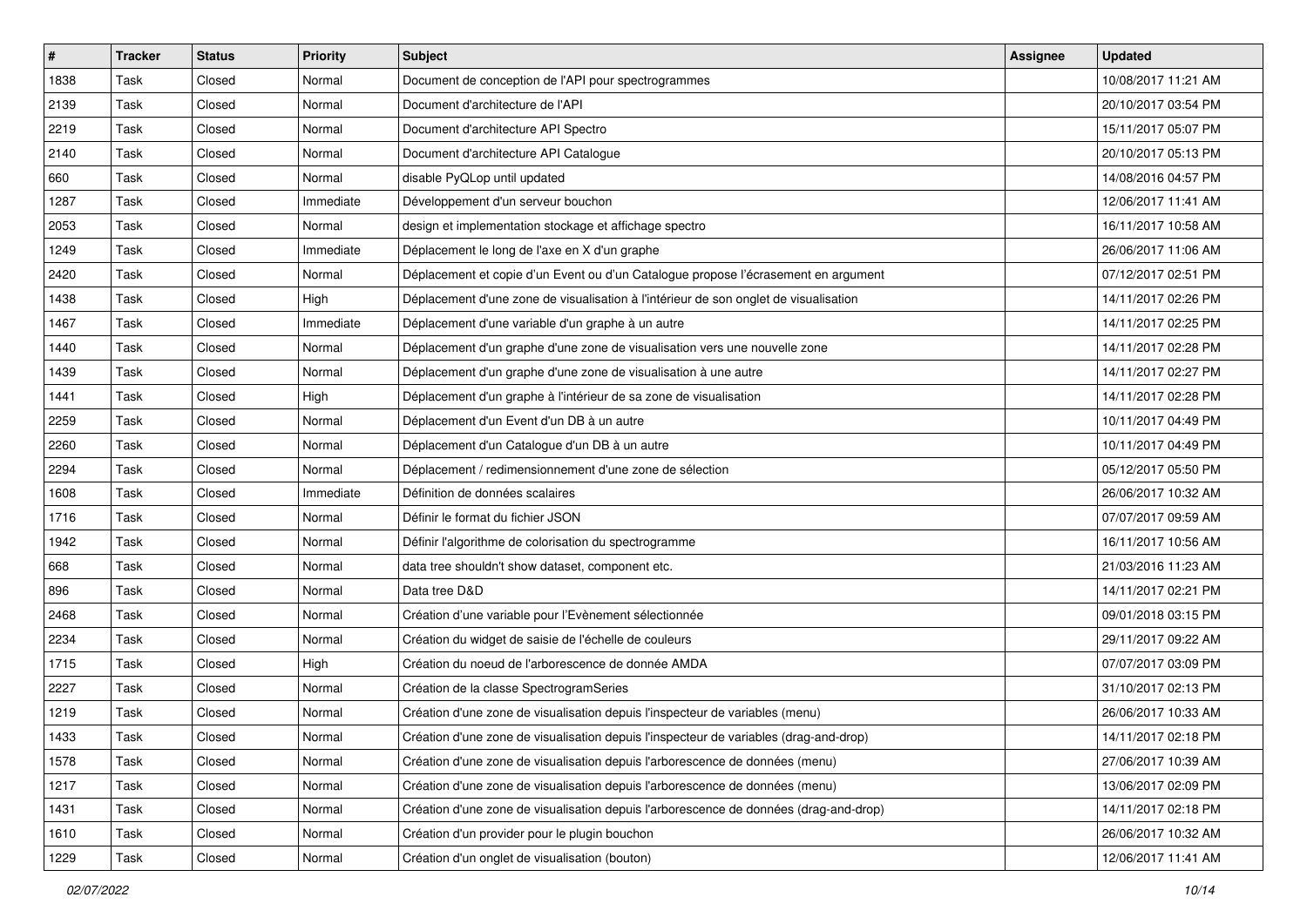| $\vert$ # | <b>Tracker</b> | <b>Status</b> | <b>Priority</b> | <b>Subject</b>                                                                        | <b>Assignee</b> | <b>Updated</b>      |
|-----------|----------------|---------------|-----------------|---------------------------------------------------------------------------------------|-----------------|---------------------|
| 1472      | Task           | Closed        | Urgent          | Cpack windows pour windows                                                            |                 | 12/06/2017 11:15 AM |
| 1956      | Task           | Closed        | Normal          | Corriger les calculs intempestifs des données tStart/tEnd d'une variable              |                 | 28/08/2017 10:13 AM |
| 1964      | Task           | Closed        | Normal          | Corriger les appels intempestifs de la méthode merge()                                |                 | 06/09/2017 09:55 AM |
| 1968      | Task           | Closed        | Normal          | Corriger le problème de lenteur à l'ouverture d'une variable                          |                 | 26/09/2017 05:22 PM |
| 2360      | Task           | Closed        | Normal          | Corriger l'affichage des curseurs en mode debug                                       |                 | 23/11/2017 02:39 PM |
| 1957      | Task           | Closed        | Normal          | Correction diverses sur l'IHM                                                         |                 | 28/08/2017 10:13 AM |
| 2114      | Task           | Closed        | Normal          | Correction bug quand renommage variable                                               |                 | 27/09/2017 05:05 PM |
| 2113      | Task           | Closed        | Normal          | Correction bug quand duplication variable                                             |                 | 28/09/2017 09:50 AM |
| 2239      | Task           | Closed        | Normal          | Contrôles sur la zone d'affichage du spectrogramme                                    |                 | 29/11/2017 09:22 AM |
| 1809      | Task           | Closed        | Normal          | Contiguité du cache                                                                   |                 | 14/08/2017 09:17 AM |
| 1352      | Task           | Closed        | High            | Connexion au dépôt git (RhodeCode)                                                    |                 | 08/06/2017 08:37 PM |
| 2191      | Task           | Closed        | Normal          | Configuration API avec QMake et QxOrm                                                 |                 | 30/10/2017 02:54 PM |
| 1344      | Task           | Closed        | Normal          | Compilation du projet                                                                 |                 | 08/06/2017 08:37 PM |
| 2367      | Task           | Closed        | Normal          | Compatibilité pour Meson                                                              |                 | 06/12/2017 11:06 AM |
| 1483      | Task           | Closed        | Normal          | Clang Analyser avec Qt sous WIndows                                                   |                 | 12/06/2017 11:19 AM |
| 1881      | Task           | Closed        | Normal          | Changer les valeurs des colonnes tstart tend pour la vrai donnée à l'intérieur        |                 | 23/08/2017 02:31 PM |
| 2499      | Task           | Closed        | Normal          | Changer l'attribut owner vers repository                                              |                 | 06/12/2017 03:31 PM |
| 2105      | Task           | Closed        | Normal          | Changement du serveur AMDA vers AMDA Test                                             |                 | 27/09/2017 05:06 PM |
| 1890      | Task           | Closed        | Normal          | Calcule Y Range                                                                       |                 | 23/08/2017 02:44 PM |
| 2490      | Task           | Closed        | Normal          | Boite de dialogue de sauvegarde/annulation des modifs lors de la fermeture de SciQLop |                 | 09/01/2018 03:15 PM |
| 1932      | Task           | Closed        | Normal          | Barre de chargement dès le début de la requete                                        |                 | 22/09/2017 03:20 PM |
| 1871      | Task           | Closed        | Normal          | Barre de chargement dès le début de la requete                                        |                 | 28/08/2017 09:17 AM |
| 1804      | Task           | Closed        | Normal          | Arranger les labels de temps pour plus de précisions                                  |                 | 14/08/2017 09:22 AM |
| 1805      | Task           | Closed        | Normal          | Arrangement de la ScrollBar                                                           |                 | 14/08/2017 09:17 AM |
| 1778      | Task           | Closed        | Normal          | Arrangement de la ScrollBar                                                           |                 | 31/07/2017 02:34 PM |
| 1923      | Task           | Closed        | Normal          | Appliquer la tolérance au chargement de la variable                                   |                 | 21/09/2017 11:43 AM |
| 1857      | Task           | Closed        | Normal          | Appliquer la tolérance au chargement de la variable                                   |                 | 28/08/2017 09:15 AM |
| 1371      | Task           | Closed        | Normal          | API de visualisation des données                                                      |                 | 08/06/2017 08:36 PM |
| 1820      | Task           | Closed        | Normal          | API Acquisition v2                                                                    |                 | 08/08/2017 03:17 PM |
| 2474      | Task           | Closed        | Normal          | Annulation des modifications sur évènements                                           |                 | 20/12/2017 10:35 AM |
| 2450      | Task           | Closed        | Normal          | Annulation des modifications sur catalogue                                            |                 | 21/12/2017 05:03 PM |
| 1793      | Task           | Closed        | High            | Annulation de l'acquisition de donnée - Impact sur les plugins et l'appli             |                 | 25/07/2017 05:19 PM |
| 1771      | Task           | Closed        | High            | Annulation de l'acquisition de donnée - Arrêter la NetworkReply                       |                 | 25/07/2017 05:19 PM |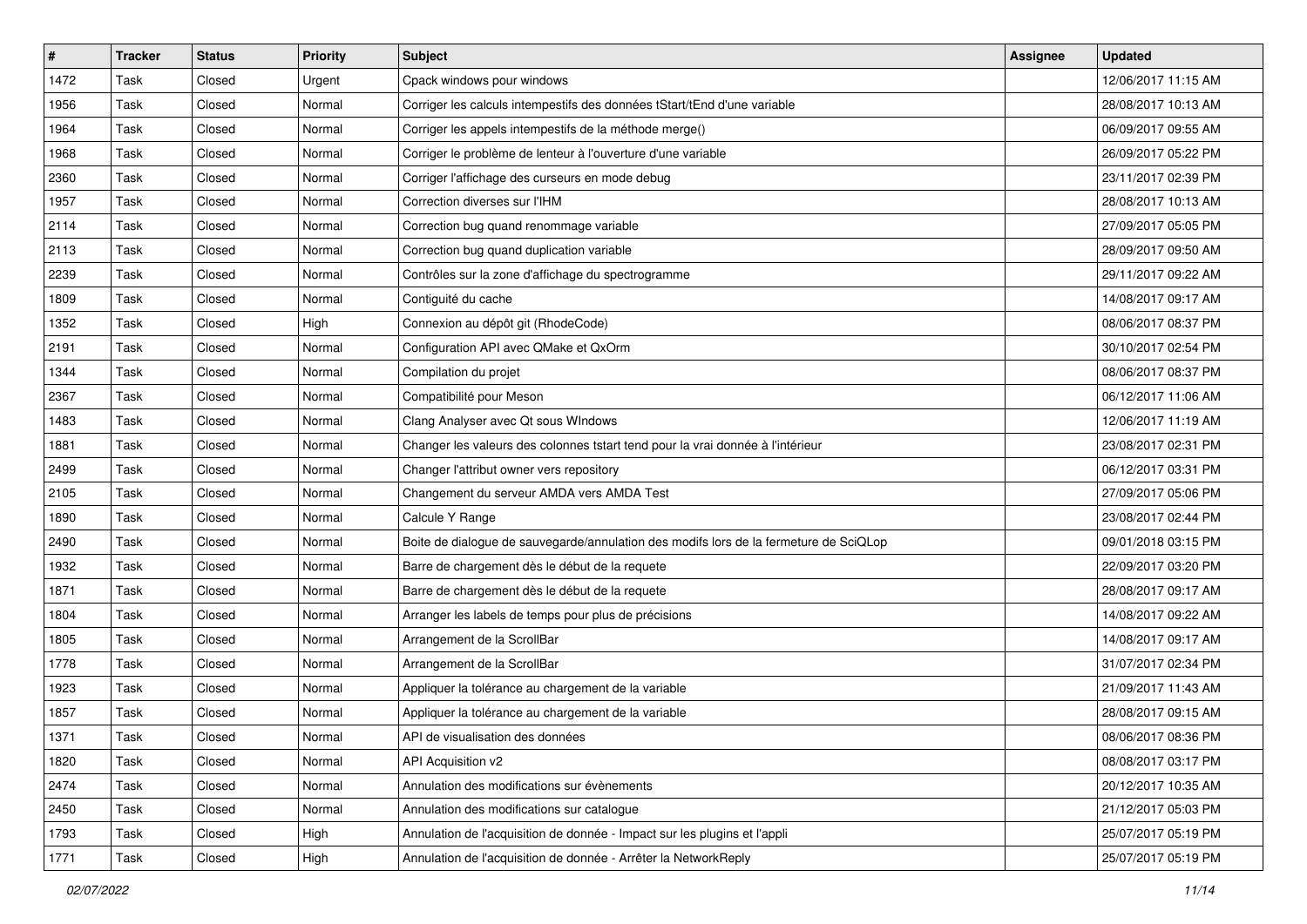| $\vert$ # | <b>Tracker</b> | <b>Status</b> | <b>Priority</b> | <b>Subject</b>                                                                               | <b>Assignee</b> | <b>Updated</b>      |
|-----------|----------------|---------------|-----------------|----------------------------------------------------------------------------------------------|-----------------|---------------------|
| 1704      | Task           | Closed        | High            | Annulation de l'acquisition de donnée                                                        |                 | 17/07/2017 10:03 AM |
| 1697      | Task           | Closed        | Normal          | Analyze qualité cosinus                                                                      |                 | 30/06/2017 11:18 AM |
| 1882      | Task           | Closed        | Normal          | Analyser et corriger le problème du cosinus avec IAPI d'acquisition v5                       |                 | 18/08/2017 02:03 PM |
| 1874      | Task           | Closed        | Normal          | Analyse problème barrière sur les variables en 17 (ACQUISITION API V5)                       |                 | 23/08/2017 02:45 PM |
| 2094      | Task           | Closed        | Normal          | Analyse et correction de la perte de synchronisation                                         |                 | 27/09/2017 05:06 PM |
| 1950      | Task           | Closed        | Normal          | Analyse et correction de la perte de synchronisation                                         |                 | 27/09/2017 10:19 AM |
| 1873      | Task           | Closed        | Normal          | Analyse du problème d'acquisition avec wireshark                                             |                 | 18/08/2017 02:03 PM |
| 2283      | Task           | Closed        | Normal          | Analyse des problèmes de performance sur mac                                                 |                 | 22/11/2017 02:16 PM |
| 2115      | Task           | Closed        | Normal          | Analyse bug de mise à jour des requetes                                                      |                 | 09/10/2017 11:37 PM |
| 2510      | Task           | Closed        | Normal          | Améliorer l'exécution des opérations                                                         |                 | 21/12/2017 05:56 PM |
| 1966      | Task           | Closed        | Normal          | Améliorer l'affichage de données                                                             |                 | 27/09/2017 10:23 AM |
| 1865      | Task           | Closed        | Normal          | Améliorations sur l'acquisition de données AMDA                                              |                 | 28/08/2017 09:17 AM |
| 1818      | Task           | Closed        | Normal          | Améliorations sur l'acquisition de données AMDA                                              |                 | 14/08/2017 09:29 AM |
| 1774      | Task           | Closed        | Normal          | Améliorations sur l'acquisition de données AMDA                                              |                 | 31/07/2017 02:37 PM |
| 1752      | Task           | Closed        | Normal          | Améliorations sur l'acquisition de données AMDA                                              |                 | 17/07/2017 10:03 AM |
| 2458      | Task           | Closed        | Normal          | Amélioration du drop d'une variable avec les spectro                                         |                 | 16/01/2018 02:57 PM |
| 1970      | Task           | Closed        | Normal          | Ajouter une colonne "Nombre de points"                                                       |                 | 07/09/2017 02:36 PM |
| 2500      | Task           | Closed        | Normal          | Ajouter un champ Autheur pour Catalogue et Event                                             |                 | 06/12/2017 04:20 PM |
| 2445      | Task           | Closed        | Normal          | Ajouter un Catalogue statique                                                                |                 | 21/12/2017 05:42 PM |
| 2421      | Task           | Closed        | Normal          | Ajouter l'opération de copie d'un Event/Catalogue vers un autre DB                           |                 | 07/12/2017 02:51 PM |
| 2508      | Task           | Closed        | Normal          | Ajouter les opérations de synchronisation/désynchronisation                                  |                 | 21/12/2017 05:56 PM |
| 2503      | Task           | Closed        | Normal          | Ajouter les opérations de déplacement                                                        |                 | 21/12/2017 05:57 PM |
| 2418      | Task           | Closed        | Normal          | Ajouter le nom d'un Evènement dans le modèle                                                 |                 | 06/12/2017 04:20 PM |
| 2506      | Task           | Closed        | Normal          | Ajouter l'opération de suppression de variable                                               |                 | 21/12/2017 05:56 PM |
| 2507      | Task           | Closed        | Normal          | Ajouter des poids de fréquence d'exécution des opérations                                    |                 | 21/12/2017 05:56 PM |
| 2436      | Task           | Closed        | Normal          | Ajout d'un Evènement                                                                         |                 | 20/12/2017 10:35 AM |
| 2481      | Task           | Closed        | Normal          | Ajout d'évènement d'un nœud à un autre                                                       |                 | 21/12/2017 05:04 PM |
| 1696      | Task           | Closed        | Normal          | Ajout du menu plot                                                                           |                 | 03/07/2017 11:25 AM |
| 1620      | Task           | Closed        | Immediate       | Ajout du cache à Variable                                                                    |                 | 26/06/2017 03:56 PM |
| 2365      | Task           | Closed        | Normal          | Ajout de l'option de compilation pour CMake                                                  |                 | 06/12/2017 11:06 AM |
| 1783      | Task           | Closed        | High            | Ajout de colonne dans l'inspecteur de variable                                               |                 | 14/08/2017 09:29 AM |
| 1210      | Task           | Closed        | Immediate       | Ajout d'une variable dans un nouveau graphe depuis l'inspecteur de variables (menu)          |                 | 26/06/2017 10:34 AM |
| 1461      | Task           | Closed        | Normal          | Ajout d'une variable dans un nouveau graphe depuis l'inspecteur de variables (drag-and-drop) |                 | 14/11/2017 02:15 PM |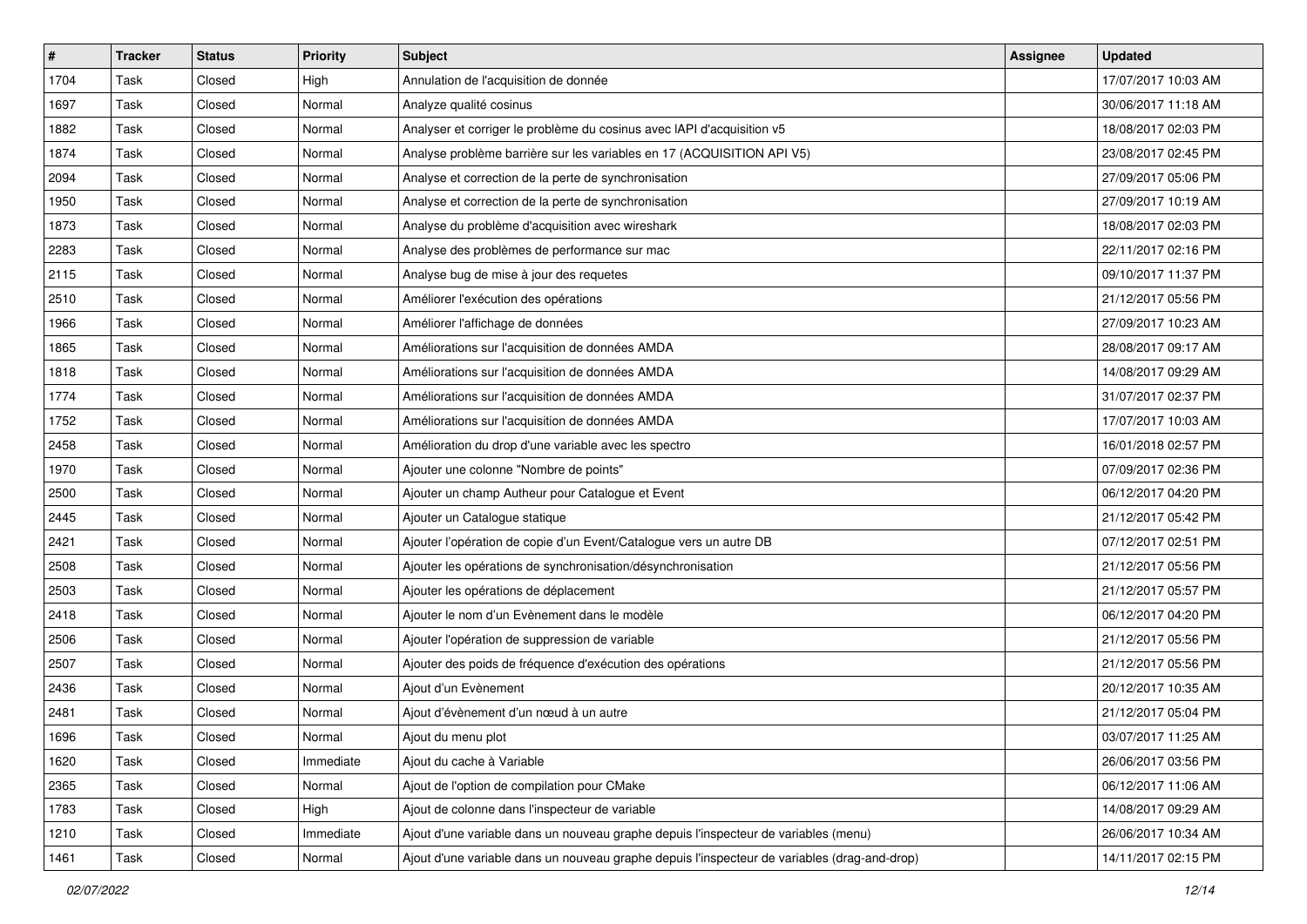| #    | <b>Tracker</b> | <b>Status</b> | <b>Priority</b> | Subject                                                                                       | Assignee             | <b>Updated</b>      |
|------|----------------|---------------|-----------------|-----------------------------------------------------------------------------------------------|----------------------|---------------------|
| 1212 | Task           | Closed        | Immediate       | Ajout d'une variable dans un nouveau graphe depuis l'arborescence de données (menu)           |                      | 26/06/2017 10:34 AM |
| 1463 | Task           | Closed        | Normal          | Ajout d'une variable dans un nouveau graphe depuis l'arborescence de données (drag-and-drop)  |                      | 14/11/2017 02:14 PM |
| 1204 | Task           | Closed        | Immediate       | Ajout d'une variable dans un graphe existant depuis l'inspecteur de variables (menu)          |                      | 26/06/2017 10:33 AM |
| 1455 | Task           | Closed        | Normal          | Ajout d'une variable dans un graphe existant depuis l'inspecteur de variables (drag-and-drop) |                      | 14/11/2017 02:16 PM |
| 1206 | Task           | Closed        | Immediate       | Ajout d'une variable dans un graphe existant depuis l'arborescence de données (menu)          |                      | 27/06/2017 10:40 AM |
| 1457 | Task           | Closed        | Normal          | Ajout d'une variable dans un graphe existant depuis l'arborescence de données (drag-and-drop) |                      | 14/11/2017 02:14 PM |
| 1713 | Task           | Closed        | Normal          | Ajout d'une colonne Domaine temporelle                                                        |                      | 30/06/2017 09:34 AM |
| 2208 | Task           | Closed        | Normal          | Ajout d'un Tag                                                                                |                      | 03/11/2017 03:06 PM |
| 2231 | Task           | Closed        | Normal          | Ajout d'un produit représentant un spectrogramme dans le plugin bouchon                       |                      | 10/11/2017 09:49 AM |
| 2196 | Task           | Closed        | Normal          | ajout d'un Event                                                                              |                      | 30/10/2017 02:54 PM |
| 2215 | Task           | Closed        | Normal          | Ajout d'un DB                                                                                 |                      | 09/11/2017 09:42 AM |
| 2201 | Task           | Closed        | Normal          | Ajout d'un catalogue                                                                          |                      | 31/10/2017 04:50 PM |
| 1694 | Task           | Closed        | Normal          | Ajout d'un bouton Apply sur le widget de temps                                                |                      | 03/07/2017 11:51 AM |
| 1949 | Task           | Closed        | Normal          | Affiner les étapes de téléchargement de la progress bar                                       |                      | 27/09/2017 10:19 AM |
| 1789 | Task           | Closed        | Normal          | Affinage du cache                                                                             |                      | 31/07/2017 02:34 PM |
| 2461 | Task           | Closed        | Normal          | Affichage d'un sous menu de type zones à cocher                                               |                      | 18/12/2017 09:33 AM |
| 2465 | Task           | Closed        | Normal          | Affichage d'un sous menu de type zone à choisir                                               |                      | 18/12/2017 09:33 AM |
| 2232 | Task           | Closed        | Normal          | Affichage du spectrogramme bouchon dans un graphe                                             |                      | 15/11/2017 05:07 PM |
| 2237 | Task           | Closed        | Normal          | Affichage des valeurs de spectrogramme dans une tooltip                                       |                      | 29/11/2017 09:22 AM |
| 1884 | Task           | Closed        | Normal          | Affichage des données présentes avant acquisition                                             |                      | 21/08/2017 03:45 PM |
| 2469 | Task           | Closed        | Normal          | Affichage de l'Evènement sur la zone sélectionnée                                             |                      | 09/01/2018 03:15 PM |
| 2471 | Task           | Closed        | Normal          | Affichage de l'état d'un évènement sélectionné                                                |                      | 20/12/2017 10:35 AM |
| 2293 | Task           | Closed        | Normal          | Affichage d'une zone de sélection dans un graphe                                              |                      | 05/12/2017 05:50 PM |
| 2291 | Task           | Closed        | Normal          | Affichage d'un curseur dans un graphe                                                         |                      | 22/11/2017 05:47 PM |
| 1705 | Task           | Closed        | High            | Acquisition des données AMDA                                                                  |                      | 13/07/2017 10:04 AM |
| 1814 | Task           | Closed        | Low             | Acquisition de données (API générale)                                                         |                      | 07/08/2017 09:52 AM |
| 1480 | Task           | Closed        | Low             | Acquisition de données (API générale)                                                         |                      | 31/07/2017 02:36 PM |
| 1237 | Task           | Closed        | High            | Accès à la valeur d'une donnée de variable de type spectrogramme                              |                      | 16/11/2017 10:55 AM |
| 3176 | Task           | Closed        | Normal          | restore zones resize                                                                          | adminlpp<br>adminlpp | 14/02/2019 10:37 AM |
| 3175 | Task           | Closed        | Normal          | restore zone move                                                                             | adminlpp<br>adminlpp | 14/02/2019 10:37 AM |
| 1353 | Task           | Closed        | Immediate       | Initialisation du backlog (Redmine)                                                           | adminlpp<br>adminlpp | 23/06/2017 08:40 AM |